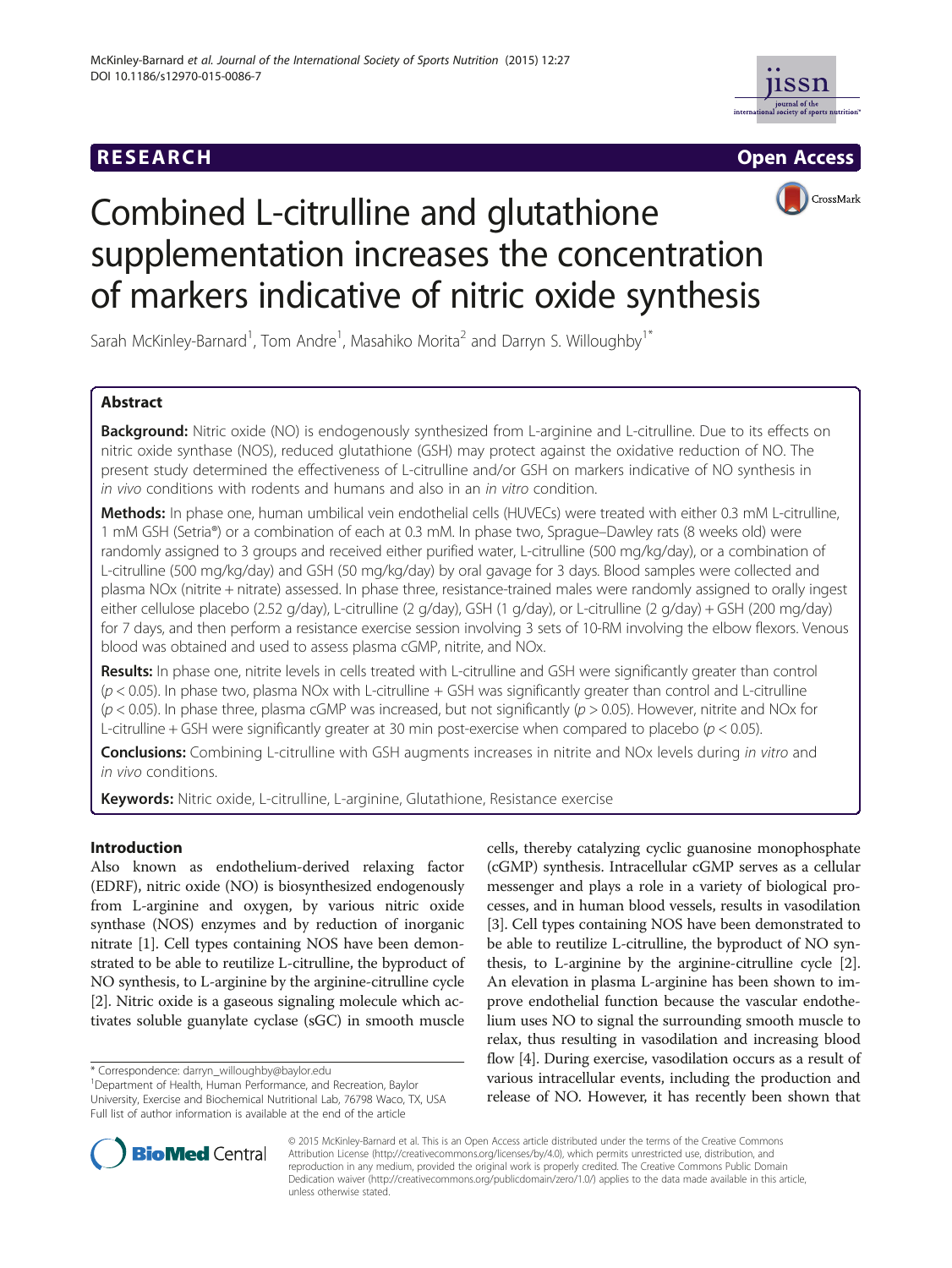seven days of oral L-arginine supplementation at 12 g/day, while effective in elevating plasma L-arginine and NO metabolites nitrite and nitrate (NOx) after exercise, was ineffective at increasing blood flow during exercise [[5](#page-7-0)].

L-citrulline has been indicated to be a second NO donor in the NOS-dependent pathway, since it can be converted to L-arginine [\[6\]](#page-7-0). Dietary L-citrulline supplementation has shown conflicting results regarding its effectiveness at improving exercise performance [[7, 8](#page-7-0)]. Moreover, results showing favorable effects in exercise performance [\[8](#page-7-0)] did not assess NO status; therefore, this response cannot be related to an improvement in exercise performance. The importance of L-citrulline towards ergogenic support is based on the premise that L-citrulline is not subject to pre-systemic elimination and, consequently, could be a more efficient way to elevate extracellular levels of L-arginine. L-Citrulline can perhaps improve the effects on nitrate elimination during the course of recovery from exhaustive muscular exercise, and also serves as an effective precursor of L-arginine. It has been shown that three grams daily of oral L-citrulline supplementation for seven days elevated plasma L-arginine concentration and augmented NO-dependent signaling [[9\]](#page-7-0).

Glutathione is a low molecular weight, water-soluble tripeptide composed of the amino acids cysteine, glutamic acid, and glycine. Glutathione is an important antioxidant and plays a major role in the detoxification of endogenous metabolic products, including lipid peroxides. Intracellular glutathione exists in both the oxidized disulfide form (GSSG) or in reduced (GSH) state; the ratio between GSH and GSSG is held in dynamic balance depending on many factors including the tissue of interest, intracellular demand for conjugation reactions, intracellular demand for reducing power, and extracellular demand for reducing potential. In some cell types, GSH appears to be necessary for NO synthesis and NO has been shown to be correlated with intracellular GSH [[10\]](#page-7-0). GSH stimulates total L-arginine turnover and, in the presence of GSH, NOS activity is increased [[11\]](#page-7-0). This suggests that GSH may play an important role in protection against oxidative reaction of NO, thus contributing to the sustained release of NO. Therefore, combining L-citrulline with GSH may augment the production of NO. However, the effectiveness for oral GSH supplementation in humans, particularly in combination with L-citrulline has not been clearly delineated.

Using in vitro (cell culture) and in vivo approaches in rodents and humans, the overall purpose of this study was to determine the efficacy of L-citrulline and/or GSH supplementation towards increasing the levels of cGMP, nitrite, and NOx. We hypothesized that the combination of L-citrulline and GSH would preferentially increase the concentrations of cGMP, nitrite, and NOx levels when compared to control conditions.

### Methods and procedures

L-citrulline and GSH (Setria®) used in each phase were obtained from KYOWA HAKKO BIO CO., LTD (Tokyo, Japan).

### Phase 1 (in vitro efficacy study)

Human umbilical vein endothelial cells (HUVECs) were purchased from Clonetics (San Diego, CA, USA) and cultured in EGM-2 Bullet Kit medium (Clonetics) supplemented with 2 % fetal bovine serum (FBS) and complete endothelial growth factors at 37 ° C in humidified 5 % CO<sub>2</sub>. The cells were seeded into twenty-four well plates 5000 cells/cm2, and sub-confluent cell monolayers were used for experiments. A subset of sub-confluent HUVECs were used as controls and the remainder were treated with either 0.3 mM L-citrulline, 1 mM GSH, or a combination of each at 0.3 mM, and incubated for 24 h. To measure nitrite production by HUVECs, the culture medium was collected and centrifuged to remove any precipitated materials. Four wells for each condition were used and nitrite concentrations of supernatants from each well were determined by high performance liquid chromatography (HPLC) (ENO-20; Eicom, Kyoto, Japan) using our previous approach [[12\]](#page-7-0).

### Phase 2 (rodent efficacy study)

This phase of the study was conducted in accordance with the guidelines for the Institutional Animal Care and Use Committee of KYOWA HAKKO BIO CO., LTD. Twenty-three male Sprague–Dawley rats (8 weeks old; Japan SLC, Hamamatsu, Japan) were given free access to standard rat chow (CE-2, CLEA JAPAN Inc., Tokyo, Japan) and tap water in a room with controlled temperature  $(22 \pm 2 \degree C)$ , humidity  $(55 \pm 5 \degree 8)$  and a 12-h light/dark cycle. After the rats had been anesthetized with pentobarbital sodium (30 mg/kg, i.p.), a catheter was inserted into the carotid artery. Following 3 days of acclimation, the rats were randomly assigned to 3 groups and received either purified water (CON)  $(n = 7)$ , L-citrulline (500 mg/kg/day) ( $n = 8$ ), or a combination of L-citrulline (500 mg/kg/day) plus GSH (50 mg/kg/day)  $(n = 8)$  by oral gavage for 3 days. Blood samples were collected from the catheter at baseline and at 0, 0.25, 0.5, 1, 2, and 4 h after the last administration on Day 3. Plasma NOx (nitrite + nitrate) was measured by HPLC (ENO-20; Eicom, Kyoto, Japan) using our previous approach [[12\]](#page-7-0).

### Phase 3 (human efficacy study) **Participants**

Sixty-six apparently healthy, resistance trained [regular, consistent resistance training (i.e., thrice weekly) for at least one year prior to the onset of the study], males between the ages of 18–30 and a body mass index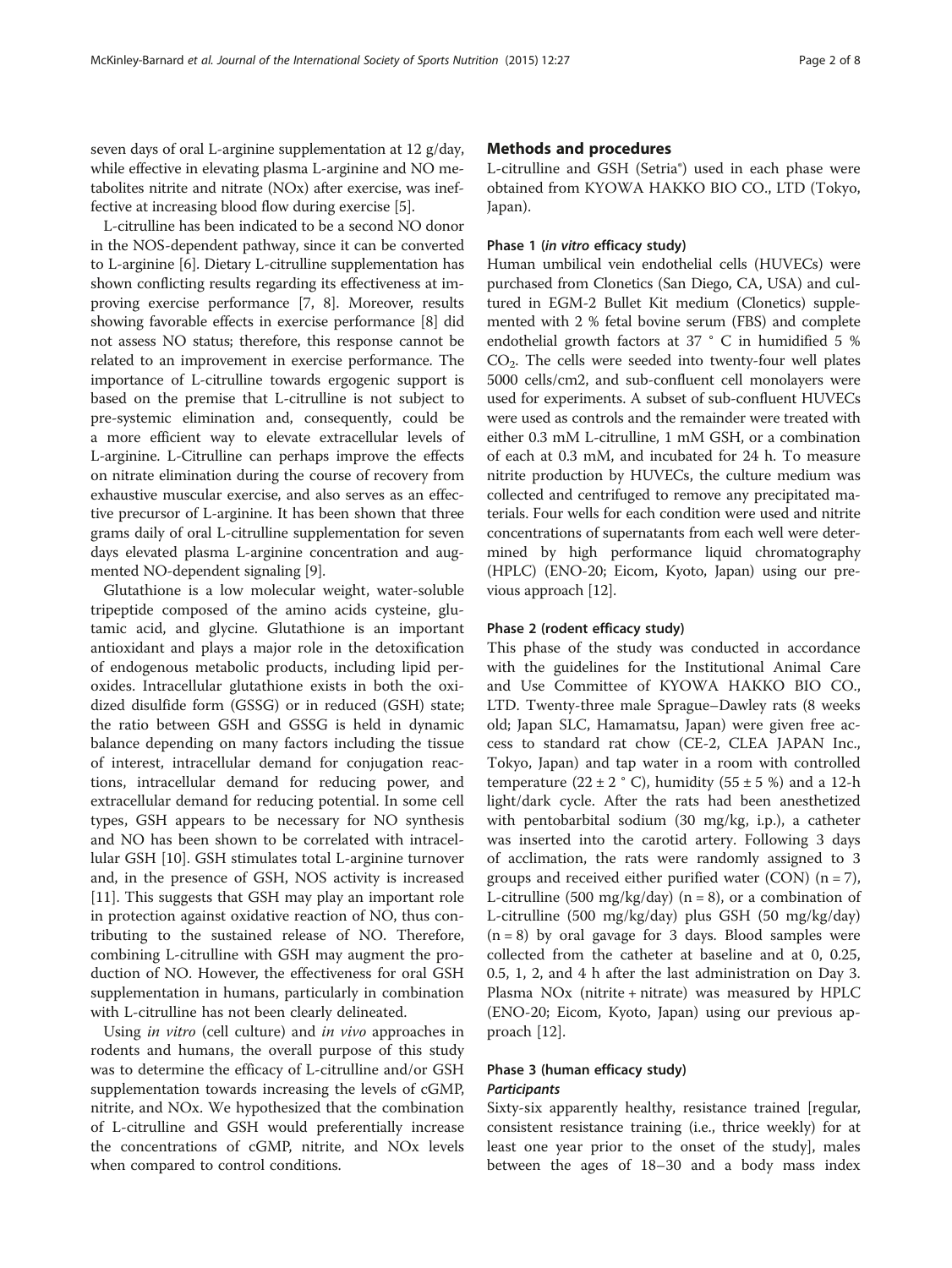between  $18.5-30 \text{ kg/m}^2$  volunteered to participate in the double-blind, randomized, placebo-controlled, parallelgroups study. Enrollment was open to men of all ethnicities. During the course of the study, six dropped out due to reasons unrelated to the study. As a result, 60 participants completed the study. The age, height, and body mass of participants in each of the four groups can be seen in Table 1. Only participants considered as low risk for cardiovascular disease and with no contraindications to exercise as outlined by the American College of Sports Medicine (ACSM) and who had not consumed any nutritional supplements (excluding multi-vitamins) one month prior to the study were allowed to participate. All participants provided written informed consent and were cleared for participation by passing a mandatory medical screening. All eligible subjects signed university-approved informed consent documents and approval was granted by the Baylor University Institutional Review Board for the Protection of Human Subjects in Research. Additionally, all experimental procedures involved in the study conformed to the ethical consideration of the Declaration of Helsinki.

### Entry and familiarization session (visit 1)

Individuals expressing interest in participating in the study were interviewed on the telephone and/or e-mail to determine whether they appeared to qualify to participate in the study. Participants believed to meet eligibility criteria were then invited to attend an entry/familiarization session (visit 1). Once reporting to the lab, individuals were familiarized to the study protocol via a verbal and written explanation outlining the study design and signed an informed consent document. At this point, participants completed a medical history questionnaire and underwent a general physical examination to determine whether they met eligibility criteria. Participants also performed a muscle strength test of the elbow flexors (biceps), and were then given an appointment time to report to the laboratory for a baseline blood sample (visit 2). At this time, participants were instructed to refrain from exercise for 48 h and fast for 8 h prior to baseline blood sampling (visit 2) and post-supplementation testing at day 7 (visit 3).

Table 1 Age, height, and body mass of participants in each of the four groups

| Group                | Age (yrs)      | Height (cm)     | Body mass (kg)   |
|----------------------|----------------|-----------------|------------------|
| PLC $(n = 15)$       | $21.80 + 0.92$ | $179.52 + 2.10$ | $83.92 + 6.65$   |
| $GSH (n = 15)$       | $22.67 + 0.97$ | $179.90 + 1.71$ | $83.42 \pm 2.92$ |
| $CIT (n = 15)$       | $21.07 + 0.67$ | $177.17 + 1.55$ | $80.46 + 3.17$   |
| $CIT + GSH (n = 15)$ | $21.67 + 0.56$ | $179.03 + 2.34$ | $83.06 + 2.79$   |

Data are expressed as means ± SEM

### Assessment of elbow flexor muscle strength (visit 1)

In order to determine maximum muscular strength of the elbow flexors, participants performed a one-repetition maximum (1-RM) test on the same elbow flexor machine used in the resistance exercise session based on our previous study [[5](#page-7-0)]. Participants warmed up by completing 5 to 10 repetitions at approximately 50 % of the estimated 1-RM. The participant rested for 1 min, and then completed 3 to 5 repetitions at approximately 70 % of the estimated 1-RM. The weight was then increased conservatively, and the participant attempted to lift the weight for one repetition. If the lift was successful, the participant rested for 2 min before attempting the next weight increment. This procedure was continued until the participant failed to complete the lift. The 1-RM was recorded as the maximum weight that the participant was able to lift for one repetition.

### Resistance exercise protocol (visit 3, day 7)

Based on our previous study [[5\]](#page-7-0), on day 7 participants reported to the Exercise and Biochemical Nutrition Lab at approximately 2:00 pm and performed 3 sets of 15 repetitions with as much weight as they could lift per set (typically 70–75 % of 1RM) involving the elbow flexion exercise on a selectorized weight machine (Body Master, Rayne, LA). Rest periods between sets were timed and lasted exactly 10 s. The resistance exercise session was performed under the direct supervision of study personnel.

### Venous blood sampling (visit 2, day 0 and visit 3, day 7)

Venous blood samples were obtained from the antecubital vein into 10 ml serum and plasma collection tubes using a standard vacutainer apparatus. Blood samples were allowed to stand at room temperature for 10 min and then centrifuged. The serum and plasma was removed and frozen at −80 °C for later analysis. One baseline blood sample was obtained at visit 2 and 3 samples were obtained at visit 3 (for a total of 4 blood samples). At visit 3 on day 7, the first sample was obtained immediately before ingesting the supplement, the second sample was obtained immediately after resistance exercise, and the third sample 30 min following exercise (Fig. [1](#page-3-0)).

### Supplementation protocol

In a randomized, double-blind fashion participants were randomly assigned to one of four groups  $(n = 15$  per group) involving 7 days of the oral ingestion of four capsules containing a total daily dose of either: cellulose placebo (2.52 g/day), L-citrulline (2 g/day), GSH (1 g/day), or L-citrulline  $(2 g/day) + GSH$  (200 mg/day). The total weight of the four capsules for each group was the same. Each participant ingested all four capsules containing their respective daily supplement dose each evening for six consecutive days. At Visit 3 (Day 7), participants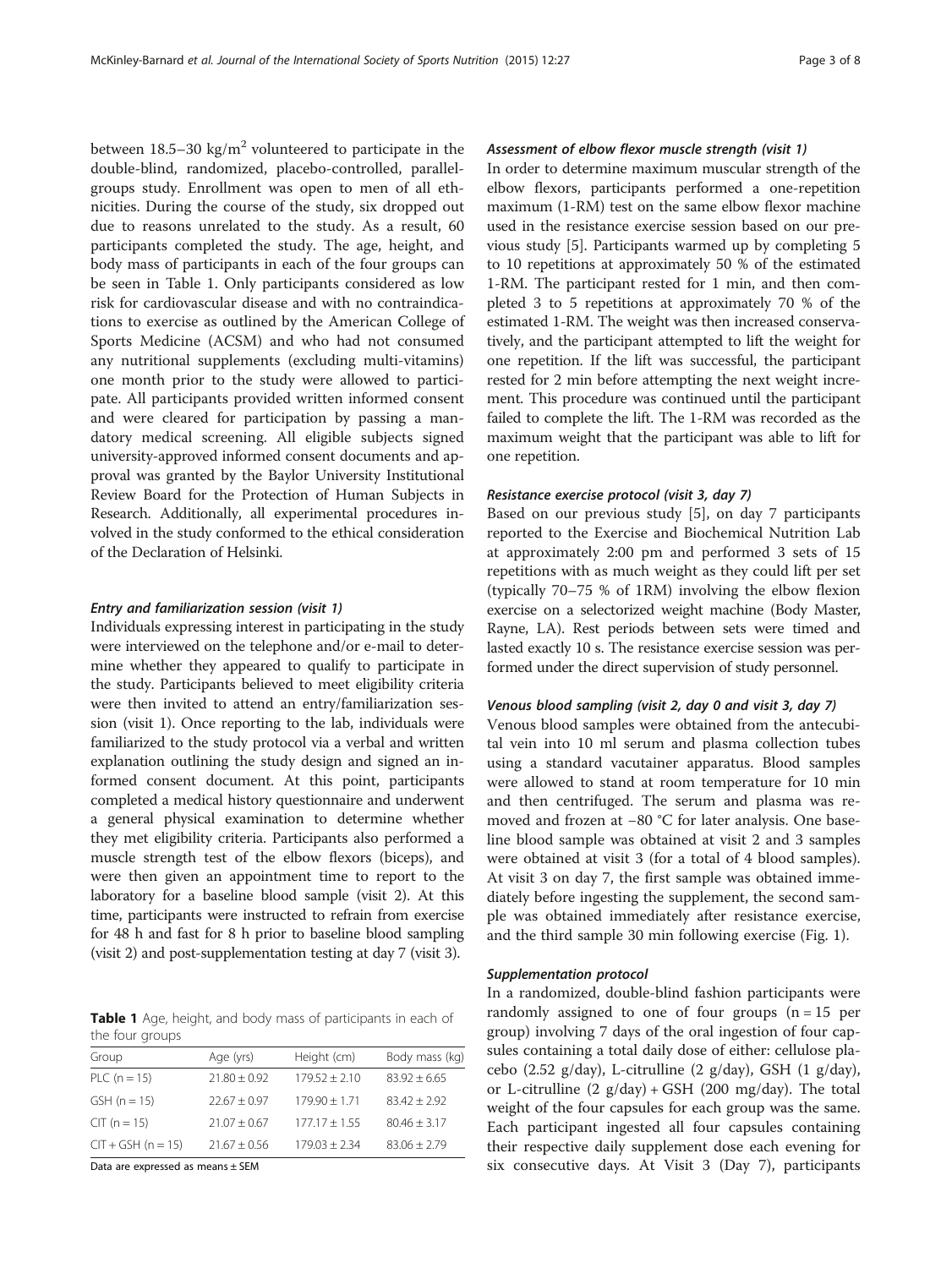<span id="page-3-0"></span>

were provided the final daily dose of their respective supplement ingested one hour prior to performing the resistance exercise. Supplementation compliance was monitored by participants returning empty containers of their supplement on day 7, and also by completing a supplement compliance questionnaire.

### Assessment of blood variables (L-citrulline and L-arginine)

To determine plasma L-citrulline and L-arginine concentrations, the plasma was de-proteinated by mixing equal volumes of plasma and trichloroacetic acid (TCA) (6.0 % wt/vol). The samples were vortexed and centrifuged for 15 min at  $12,000 \times g$ . Amino acids in the supernatant were analyzed with an amino acid analyzer (L-8900, Hitachi, Japan).

### Assessment of plasma cGMP and nitrite

From the blood samples obtained at visit 2 (day 0) and visit 3 (day 7), using commercially-available enzymelinked immunoabsorbent assay (ELISA) kits (Cayman Chemical, Ann Arbor, MI, USA), plasma cGMP, nitrite, and NOx were determined. Assays were analyzed in duplicate and absorbances for each variable were determined at a wavelength of 450 nm using a microplate reader (iMark, Bio-Rad, Hercules, CA). A set of standards of known concentrations for each variable utilized to construct standard curves and concentrations were determined using data reduction software (Microplate Manager, Bio-Rad, Hercules, CA).

### Statistical analysis

For *in vitro* (phase 1), rodent (phase 2), and the human (phase 3) efficacy studies, results were expressed as mean ± SEM. Delta values (differences between the baseline and sequential values) were analyzed using Bonferroni's test following one-way ANOVA. For multiple comparisons to identify the statistical differences among treatments, the Bonferroni correction or Dunnett's multiple test following a comparison of the data by non-repeated ANOVA was employed. Statistical significance was considered as a

p-value ≤ 0.05. Statistical analysis was performed using Statcel software for Windows (Version 2, OMS Publishing, Inc., Saitama, Japan) and the Systat 2000 Statistical Program File (Igaku Tosho Shuppan, Tokyo, Japan).

# Results

## Phase 1 (in-vitro cell culture study)

Results demonstrated no significant differences between the control condition and cells treated with L-citrulline and GSH  $(p > 0.05)$  for nitrite concentration. However, cells treated with L-citrulline and GSH were significantly greater than control-treated cells ( $p < 0.05$ ) (Fig. 2).

### Phase 2 (rodent efficacy study)

For plasma NOx delta values, results demonstrated that L-citrulline + GSH was significantly greater than control and L-citrulline at one hr post-supplement infusion  $(p < 0.05)$  (Fig. [3\)](#page-4-0).

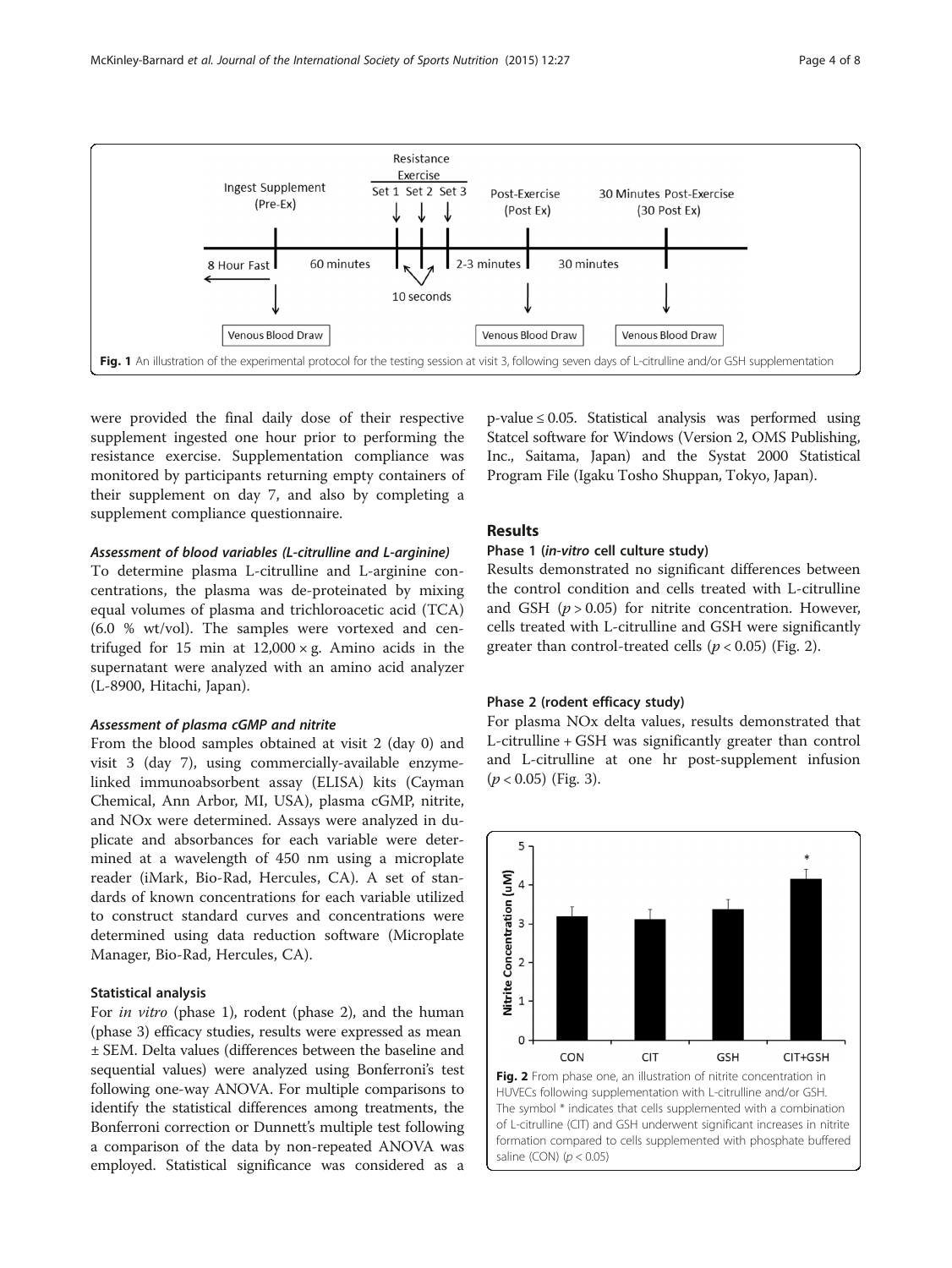Since no supplementation was involved at the baseline testing session, as expected, no significant differences between groups or time points  $(p > 0.05)$  for plasma L-citrulline and L-arginine were observed. However, at the follow-up testing session following seven 7 days of supplementation significant increases for plasma L-arginine and L-citrulline were noted. For L-arginine, no significant differences occurred between placebo and GSH at any time points ( $p > 0.05$ ). However, at the immediate post-exercise time point L-citrulline was significantly greater than placebo and GSH, whereas L-citrulline + GSH was greater than GSH ( $p < 0.05$ ). In addition, at 30 min post-exercise L-citrulline and L-citrulline + GSH were both significantly greater than placebo and GSH  $(p < 0.05)$  (Fig. 4). For plasma L-citrulline, L-citrulline and L-citrulline + GSH were both significantly greater than placebo and GSH immediately post-exercise and at 30 min post-exercise  $(p < 0.05)$  (Fig. 5).

### Plasma cGMP, nitrite, and NOx

The delta values for the plasma levels of cGMP, nitrite, and NOx can be seen in Figs. [6, 7](#page-5-0) and [8](#page-5-0), respectively. For cGMP (Fig. [6\)](#page-5-0), L-citrulline + GSH was elevated compared to the other three groups, but there were no significant differences between groups and time points observed  $(P > 0.05)$ . For nitrite (Fig. [7](#page-5-0)) and NOx (Fig. [8](#page-5-0)), L-citrulline + GSH was significantly greater than placebo at 30 min post-exercise  $(P < 0.05)$ .

## **Discussion**

In the present study, we sought to determine the effectiveness of L-citrulline and/or GSH in increasing NO synthesis during in vivo conditions with rodents and humans and also in an in vitro condition using HUVEC.

Collectively, in phase one and three of the study we observed combining L-citrulline with GSH to be more effective at increasing the concentrations of nitrite and/or NOx than with control/placebo in HUVEC and humans, respectively. In phase two, we observed L-citrulline combined with GSH to be more effective at increasing plasma NOx.

L-citrulline is a ubiquitous amino acid in mammals [[13\]](#page-7-0), and in the kidneys, vascular endothelium, and other tissues can be readily converted to L-arginine thus

 $\Box$  PLC

350 300

250

200



<span id="page-4-0"></span>

# Phase 3 (human efficacy study) Plasma L-arginine and L-citrulline

20

16

 $12$ 

8

Ħ

 $-CON$ 

 $-CIT$ 

CIT+GSH

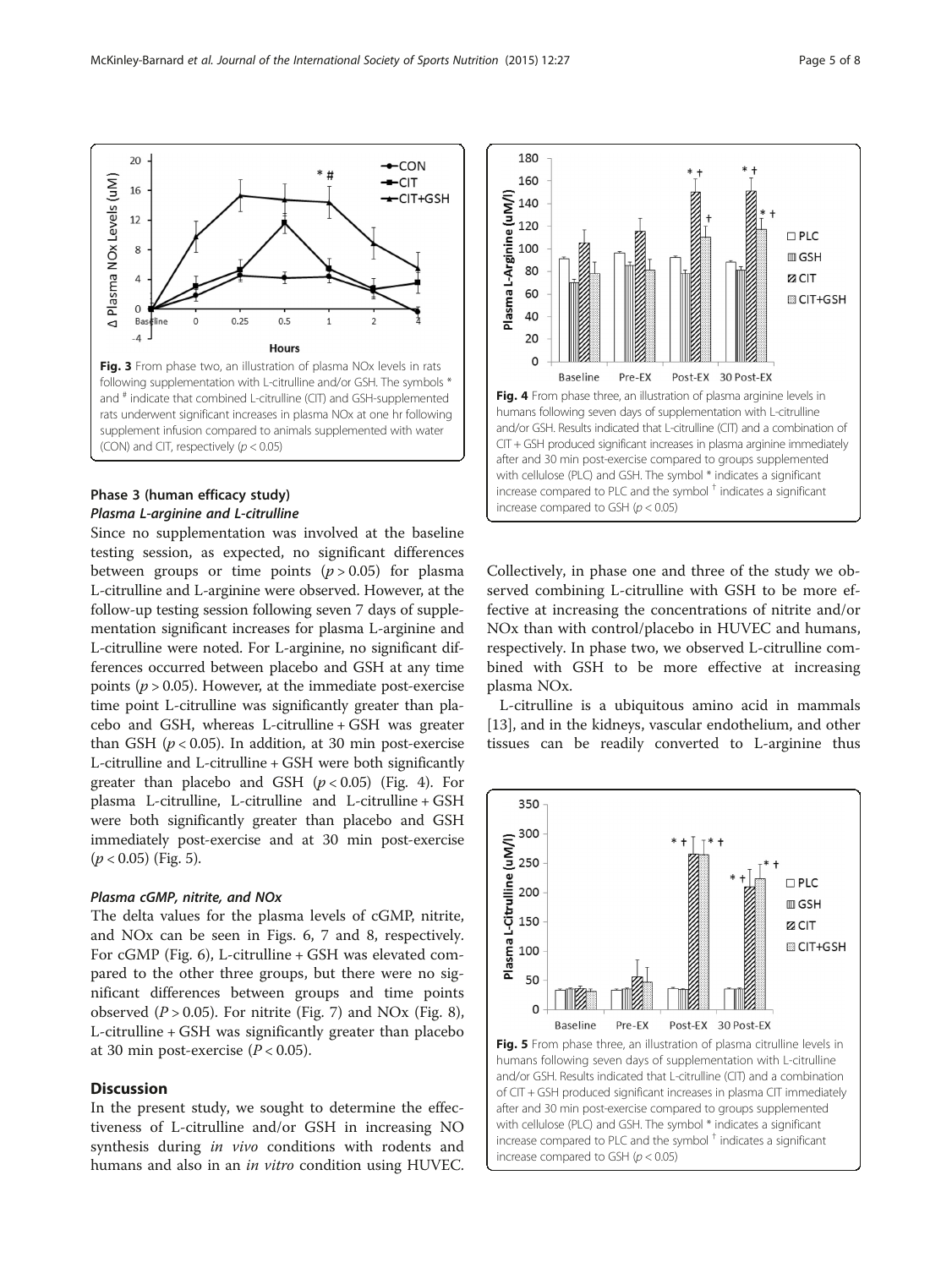raising plasma and tissue levels of L-arginine which increases NOS synthesis and subsequent NO production [[14\]](#page-7-0). Additionally, L-citrulline has been indicated to be a secondary NO donor in the NOS-dependent pathway, since it can be converted to L-arginine. Nitrate and nitrite are the main substrates to produce NO via the NOS-independent pathway. These anions can be reduced in vivo to NO and other bioactive nitrogen oxides.

Fig. 6 From phase three, an illustration of plasma cGMP levels in humans following seven days of supplementation with L-citrulline and/or GSH. Results indicated no significant differences between any of the groups at any of the assessed time points ( $p > 0.05$ )

Post-FX

श्त **R**st-Fy

Pre-EX

<span id="page-5-0"></span>0.375

0.225

 $0.15$ 

0.075

 $-0.075$ 

 $-0.15$ 

 $-0.225$ 

5

 $\overline{4}$ 

 $\Omega$ 

A Plasma cGMP (nM

 $0.3$ 

Previous studies have reported that L-citrulline could increase plasma L-arginine concentration by the L-citrulline-NO cycle [[15\]](#page-7-0). Fu et al. [[16](#page-7-0)] showed that pre-treatment with L-citrulline in rodents for seven days at doses of 300, 600, and 900 mg/kg increased the NO content. Since L-citrulline can be readily converted to L-arginine, it provides a recycling pathway for the conversion of L-citrulline to NO via L-arginine [\[14, 17\]](#page-7-0). In phase three of the present study, we observed seven days of L-citrulline supplementation, with and without GSH, to result in significant increases in the levels of plasma citrulline and arginine. Our present data support



previous results [[18\]](#page-7-0) showing that a 10-g oral bolus of L-citrulline significantly enhanced plasma citrulline and arginine levels compared with placebo. Therefore, our present observations indicate that L-citrulline is indeed a precursor to L-arginine formation which subsequently increases circulating levels of NOx, and that recycling of L-citrulline to L-arginine may maintain substrate concentration in favor of NO synthesis [\[19](#page-7-0)].

It has been shown in some mammalian cell types, that GSH and NO activity are linked [[20](#page-7-0)]. Furthermore, results suggest that GSH is necessary in HUVEC for NO synthesis rather than for the NO-related effect on guanylate cyclase, because when cells were depleted of GSH, citrulline synthesis and cGMP production were inhibited in a concentration-dependent manner [\[21\]](#page-7-0). This may be explained based on the premise that the synthesis of NO, detected as L-citrulline production, in HUVEC and murine endothelial cells has been shown to be correlated with intracellular GSH [\[10\]](#page-7-0). A previous study suggested that in some cell types, the activity of NO is influenced by the endogenous antioxidant GSH [\[22](#page-7-0)]. It is conceivable that GSH activity may be augmented by L-citrulline as it has been shown that pre-treatment with L-citrulline in rodents for seven consecutive days lead to an elevation in the level of GSH [\[23](#page-7-0)].

Furthermore, in phase one of the present study, we showed that combining L-citrulline and GSH effectively increased nitrite concentration in HUVEC cells compared to control; although, both L-citrulline and GSH alone had no effect on nitrite. However, in phase two, the combined L-citrulline and GSH provided to rodents resulted in a significant increase in plasma NOx one hr following ingestion compared to control and L-citrulline. Moreover, we observed a similar response in phase three compared to phase one, where combining L-citrulline and GSH effectively increased plasma nitrite and NOx concentration in humans compared to placebo.

Plasma NOx (uM)  $-2$ -4  $-6$ Fig. 8 From phase three, an illustration of plasma NOx levels in humans following seven days of supplementation with L-citrulline and/or GSH. The symbol \* indicates that a combination of L-citrulline (CIT) and GSH produced significant increases in plasma NOx at 30 min post-exercise compared to the group supplemented with cellulose placebo (PLC) ( $p < 0.05$ )

6

 $\overline{4}$ 

 $\overline{2}$ 

 $\mathbf 0$ 

 $Pr\neq$ FX

 $+PLC$ 

 $-CIT$ 

 $-PIC$ 

 $-CIT$ 

-GSH

CIT+GSH

 $-PLC$ 

 $-CIT$ 

 $\overline{0}$ st-Fx

←GSH

-CIT+GSH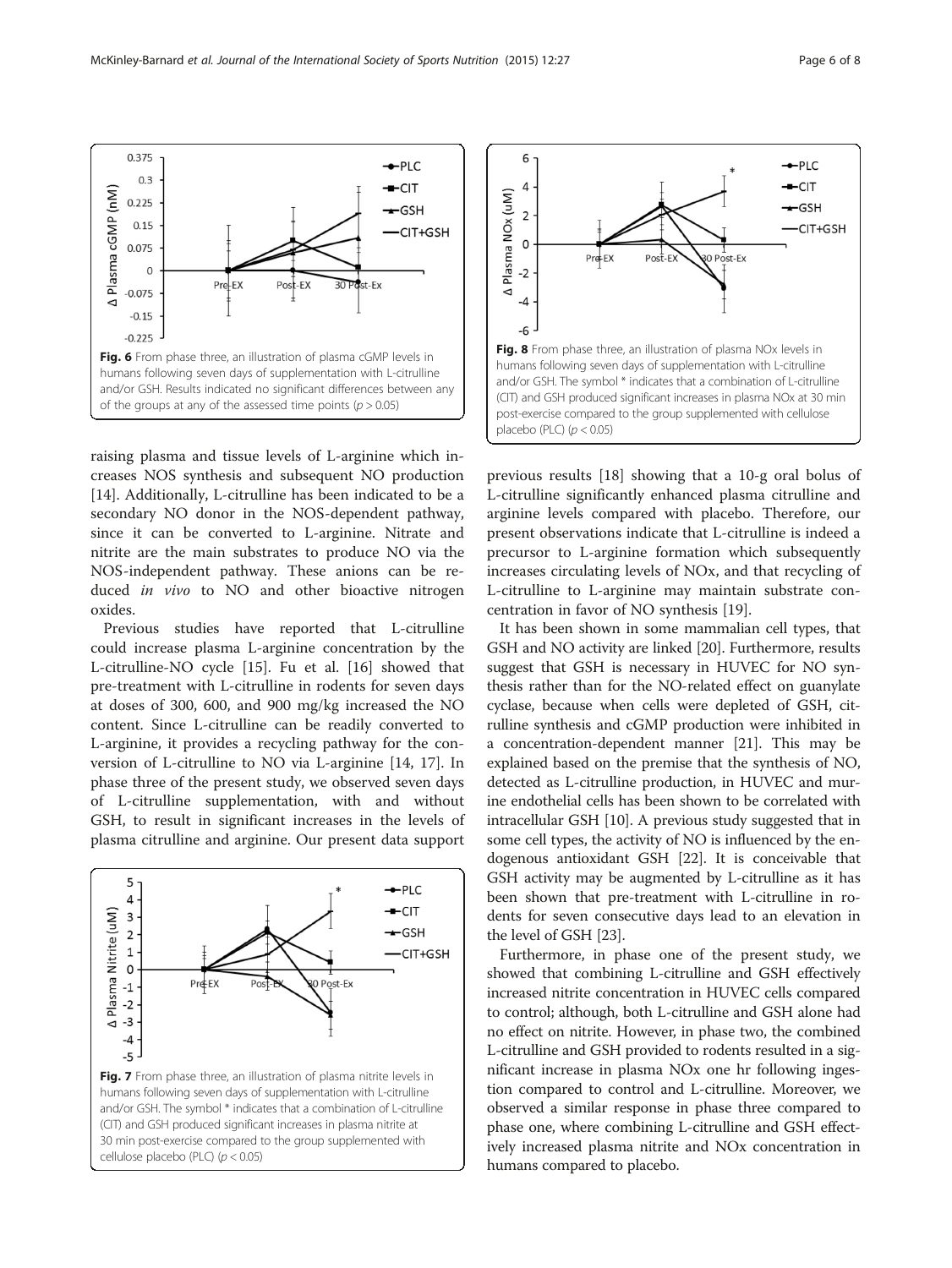Oral supplementation with L-arginine can increase plasma L-arginine levels; although, oral supplementation with L-citrulline, a precursor for arginine biosynthesis, has been shown to be more efficient than oral L-arginine in increasing plasma L-arginine [[9\]](#page-7-0), due to splanchnic catabolism of ingested L-Arginine [\[24](#page-7-0)]. NO synthesis is primarily dependent upon intracellular arginine availability and is affected by: 1) the transport of extracellular arginine; 2) intracellular synthesis of arginine from citrulline, which is dependent on citrulline availability; and 3) the activity of arginase [[17\]](#page-7-0). Moreover, this latter point can be further supported based on the data demonstrating increased arginine availability in cultured cell model or by supplementation in vivo was able to overcome the effects of arginase and to enhance NO synthesis [\[25\]](#page-7-0). Based on results from all three phases of the present study, it is evident that L-citrulline supplementation impacted extracellular arginine concentration and the subsequent intracellular arginine synthesis based on the responses we observed in nitrite and NOx concentrations.

In phase 3 of the present study, we were also interested to determine if increased plasma arginine availability and subsequent NO synthesis due to oral L-citrulline and/or GSH supplementation was effected by resistance exercise. Interestingly, we observed increases in plasma NOx in all four groups immediately following resistance exercise, which indicates this response in plasma NOx to be particularly due to the stimulus of resistance exercise. These results are similar to our previous study where resistance exercise increased plasma NOx, independent of increased plasma arginine, due to seven days of L-arginine supplementation [[5\]](#page-7-0). In the same way as NOx, plasma cGMP levels were increased by the combination of L-citrulline and GSH; however, this increase was not significantly different. Nevertheless, this suggests a possible synergistic effect from GSH that may be partially mediated by the formation of the NO-GSH complex. However, in the present study, significantly different increases in NOx occurred 30 min following resistance exercise, and only for the L-citrulline + GSH group. This suggests that a resistance exercise-related mechanism of inducing plasma NO, perhaps due to increased shear stress that triggered an up-regulation in NO-cGMP signaling, is a conceivable candidate for this response.

Consequently, there are possible physiological benefits of having high NO levels at 30 min post-exercise relative to its impact on muscle protein metabolism and possible muscle performance in response to resistance exercise training. It has been shown that NOS activity is necessary for calcium-induced activation of the Akt pathway (involved in translation initiation and thus muscle protein synthesis), and that NO is sufficient to elevate Akt activity in primary myotubes. Nitric oxide appears to influence Akt signaling though a cGMP/PI3K-dependent pathway [\[26](#page-7-0)], which is the primary pathway for upregulating translation initiation and protein synthesis in skeletal muscle. Additionally, nitrite has been shown to enhance the proliferation and mTOR activity of myoblasts [[27](#page-7-0)]. Similarly, NO seems to influence skeletal muscle function through effects on excitation-contraction coupling, myofibrillar function, perfusion, and metabolism. Another study showed that by using an agent to inhibit phosphodiesterase-5, that the augmentation of NO-cGMP signaling increased protein synthesis and reduced fatigue in human skeletal muscle [\[28](#page-7-0)]. In the present study, L-citrulline + GSH showed an improvement in cGMP activity suggesting that this outcome could likely play a role in muscle protein synthesis and muscle performance when combined with resistance training.

Our present data suggest that the oral supplementation of L-citrulline combined with GSH provides an augmenting effect on plasma NOx. Based on results from recent studies, this may be explained based on the premise that in some cell types, the activity of NO is influenced by the endogenous antioxidant, GSH [\[10](#page-7-0)]. Therefore, GSH may play an important role in protection against oxidative reaction of NO, thus contributing to the sustained release of NO.

### Conclusions

Herein, we have presented in vitro and in vivo data demonstrating the efficacy of combining L-citrulline and GSH and the subsequent effects on NO synthesis and, collectively, we conclude that the combination of L-citrulline and GSH increases the levels of cGMP, nitrite, and NOx.

#### Competing interests

Masahiko Morita is an employee of KYOWA HAKKO BIO CO., LTD. The other co-authors declare no conflicts of interest.

#### Authors' contributions

SM served as the study coordinator and was involved in participant recruitment, testing, laboratory analyses, and assisted in manuscript preparation. TA was involved in testing and laboratory analyses. MM was involved in conducting the phase 1 and 2 portions of this study, in performing the plasma L-citrulline and L-arginine analyses in phase 3, and was involved in manuscript preparation. DSW was the principal investigator and, was responsible for securing grant funding and developing the experimental design. He was also involved in training and mentoring for laboratory analyses, provided primary oversight during the course of the study, and supervised manuscript preparation. All authors read and approved the final manuscript.

#### Acknowledgements

This study was supported by a research grant awarded to Baylor University from KYOWA HAKKO BIO CO., LTD. The authors would like to thank all of the individuals who participated in the study.

### Author details

<sup>1</sup>Department of Health, Human Performance, and Recreation, Baylor University, Exercise and Biochemical Nutritional Lab, 76798 Waco, TX, USA. <sup>2</sup>Function Research Group, Healthcare Products Development Center KYOWA HAKKO BIO CO., LTD., 2, Miyukigaoka, 305-0841 Tsukuba Ibaraki, Japan.